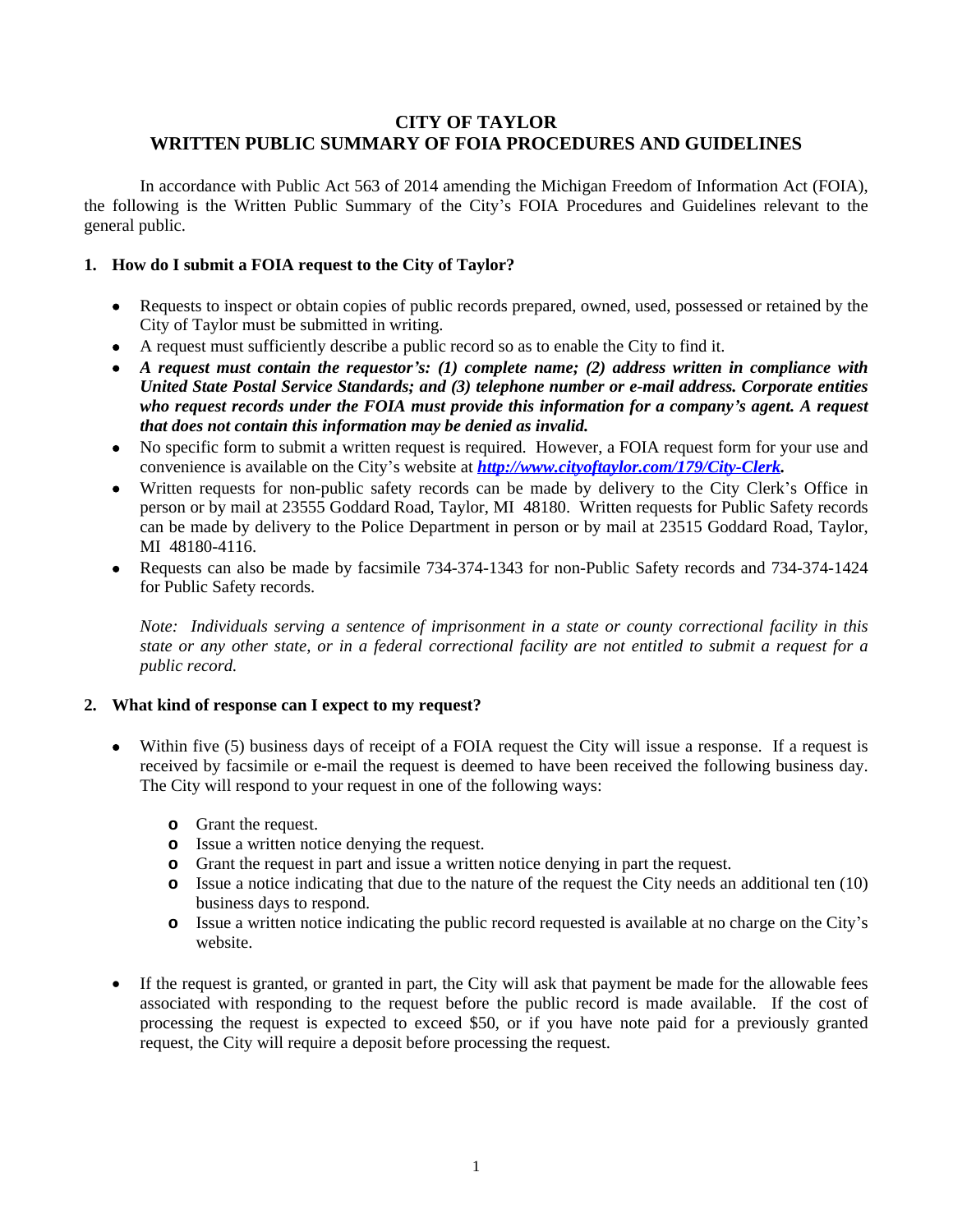## **3. What are the City's fee deposit requirements?**

- If the City has made a good faith calculation that the total fee for processing the request exceeds \$50.00, the City will require that you provide a deposit in the amount of 50% of the total estimated fee. When the City requests the deposit it will provide you a non-binding best efforts estimate of how long it will take to process the request following receipt by the City of your deposit.
- If the deposit is not received by the City 48 days after the mail date listed on the deposit *demand, the request will be considered abandoned. MCL 15. 234 (14)*
	- *o The City has no duty to fulfill an abandoned request.*
	- *o Once a request is abandoned the requestor must submit a new FOIA request to obtain the requested records.*
- If the City receives a request from a person who has not paid the City for copies of public records made in fulfillment of a previously granted written request, the City will require a deposit of 100% of the estimated processing fee before it begins to search for the public record of any subsequent written request when all of the following conditions exist:
	- o the final fee for the prior written request is not more than 105% of the estimated fee;
	- o the public records made available contained the information sought in the prior written request and remain in the City's possession;
	- o the public records were made available to the individual, subject to payment, within the timeframe estimated by the City to provide the records;
	- o 90 days have passed since the City notified the individual in writing that the public records were available for pickup or mailing.
	- o the individual is unable to show proof of prior payment to the City; and
	- o the City has calculated an estimated detailed itemization that is the basis for the current written request's increased fee deposit.
- The City will not require the 100% estimated fee deposit if any of the following apply:
	- o the person making the request is able to show proof of prior payment in full to the City;
	- o the City is subsequently paid in full for all applicable prior written requests; or
	- o 365 days have passed since the person made the request for which full payment was not remitted to the City.

# **4. How does the City calculate FOIA processing fees?**

- The Michigan FOIA statute permits the City to assess and collect a fee for six designated processing components. The City may charge for the following costs associated with processing a request:
	- o Labor costs associated with searching for, locating and examining a requested public record.
	- o Labor costs associated with a review of a record to separate and delete information exempt from disclosure of information which is disclosed.
	- o The cost of computer discs, computer tapes or other digital or similar media when the requester asks for records in non-paper physical media.
	- o The cost of duplication or publication, not including labor, of paper copies of public records.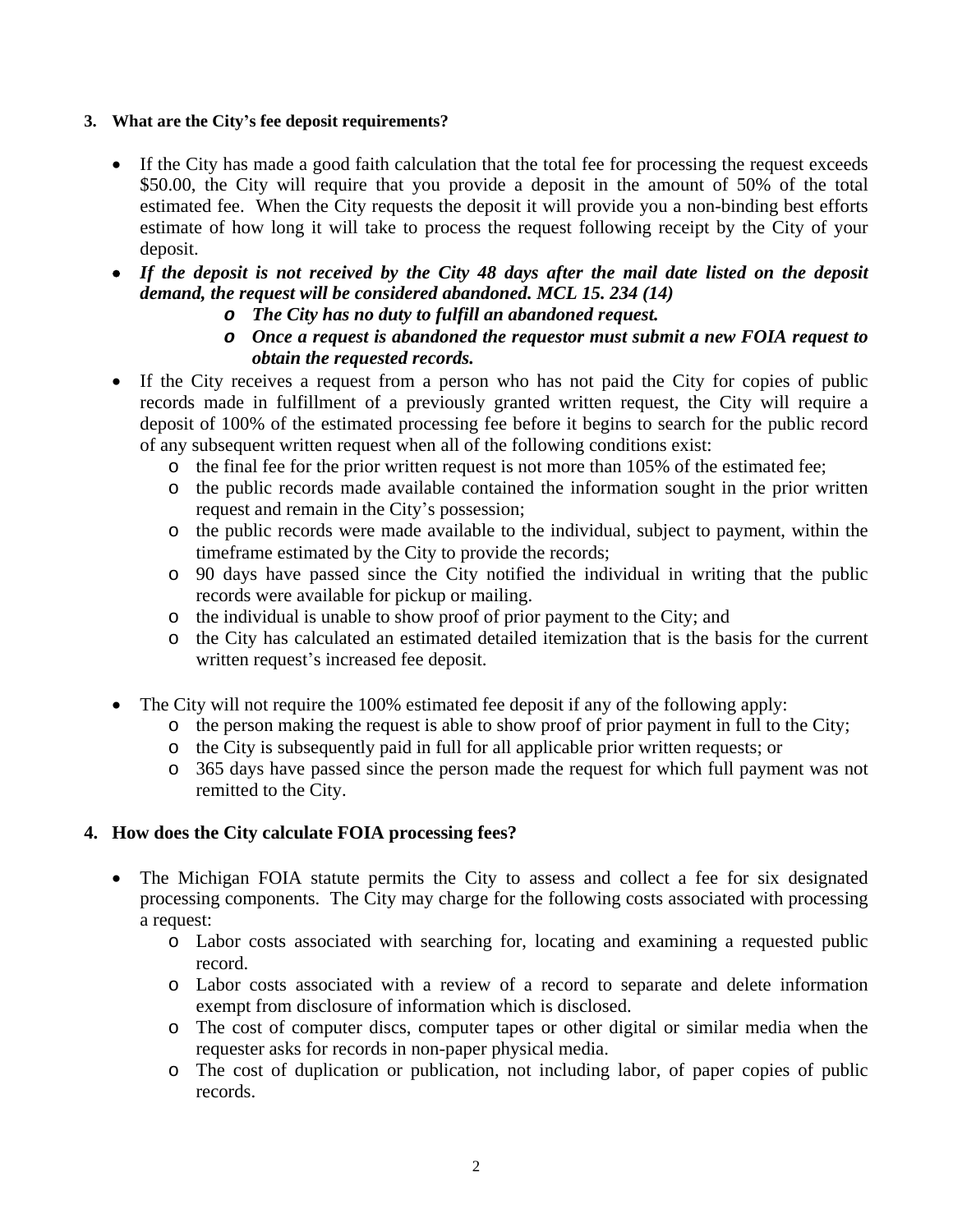- o Labor costs associated with duplication or publication, which includes making paper copies, making digital copies, or transferring digital public records to non-paper physical media or through the Internet.
- o The cost to mail or send a public record to a requestor.
- Labor Costs
	- o All labor costs will be estimated and charged in 15 minute increments with all partial time increments rounded down.
	- o Labor costs will be charged at the hourly wage of the lowest-paid City employee capable of doing the work in the specific fee category, regardless of who actually performs the work.
	- o Labor costs will also include a charge to cover or partially cover the cost of fringe benefits.
	- o If a person capable of separating and deleting exempt information from non-exempt information is not employed, the fees will be calculated in accordance with the Michigan Freedom of Information Act.
	- o A fee will not be charged for the cost of search, examination, review, and the deletion and separation of exempt from nonexempt information unless failure to charge a fee would result in unreasonably high costs to the City because of the nature of the request in the particular instance, and the City specifically identifies the nature of the unreasonably high costs.
- Non-paper Physical Media
	- o The cost for records provided on non-paper physical media, such as computer discs, computer tapes or other digital or similar media will be at the actual and most reasonably economical cost for the non-paper media.
	- o This cost will only be assessed if the City has the technological capability necessary to provide the public record in the requested non-paper physical media format.
- Paper Copies
	- $\circ$  Paper copies of public records made on standard letter (8  $\frac{1}{2}$  x 11) or legal (8  $\frac{1}{2}$  x 14) sized paper will not exceed \$.10 per sheet of paper. Copies for non-standard sized sheets will reflect the actual cost of reproduction.
	- o The City may provide records using double-sided printing, if cost-saving and available.
- Mailing Costs
	- o The cost to mail public records will use a reasonably economical and justified means.
	- o The City may charge for the least expensive form of postal delivery confirmation.
	- o No cost will be made for expedited shipping or insurance unless requested.

# **5. How do I qualify for a reduction of the processing fees?**

• The City may waive or reduce the fee associated with a request when City determines that to do so is in the public interest because release of the information is considered as primarily benefiting the general public.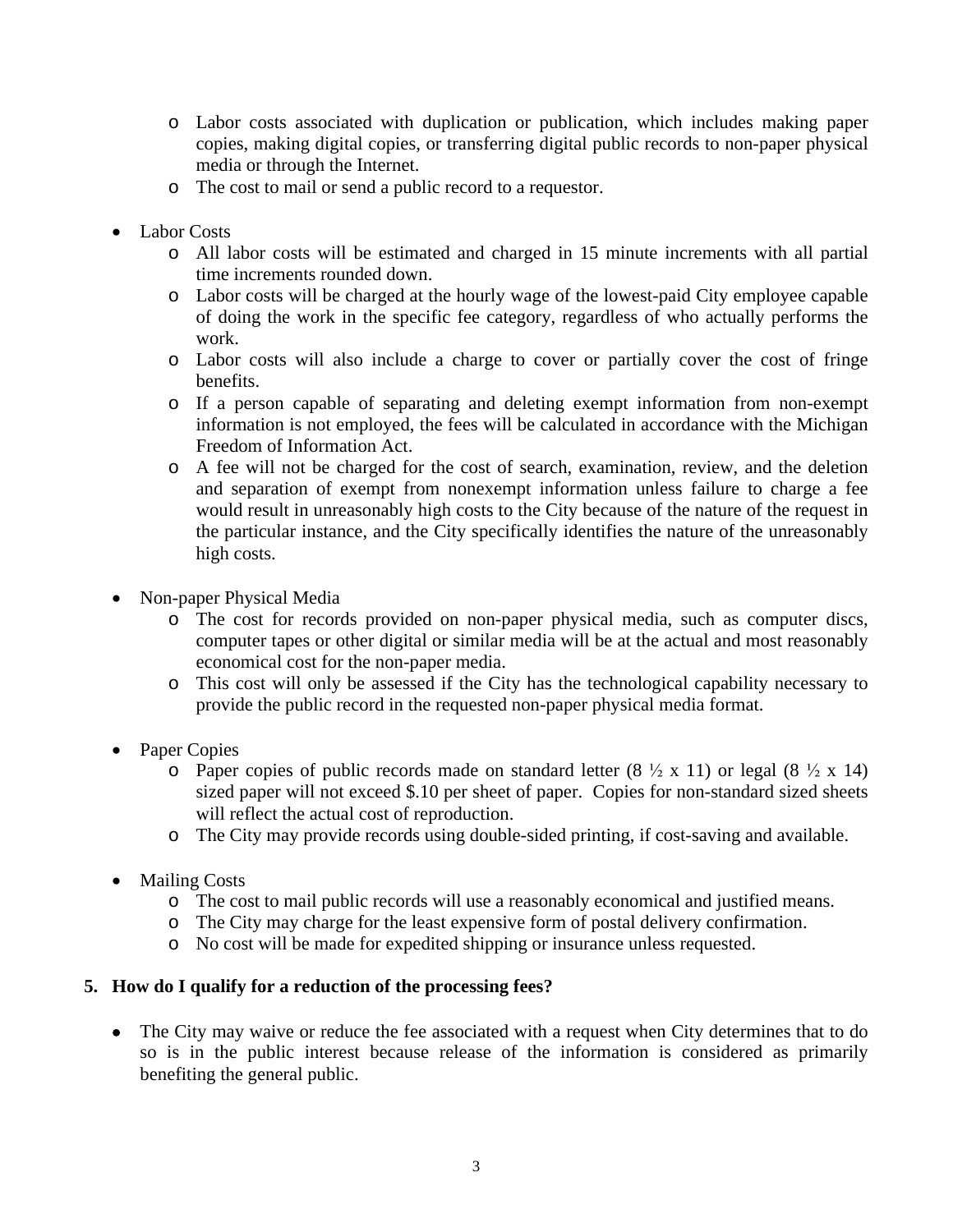- The City will waive the first \$20.00 of the processing fee for a request if you submit an affidavit stating that you are:
	- **o** indigent and receiving specific public assistance; or
	- **o** if not receiving public assistance, stating facts demonstrating an inability to pay because of indigency.
- You are not eligible to receive the \$20.00 waiver if you:
	- **o** have previously received discounted copies of public records from the City twice during the calendar year; or
	- **o** are requesting information on behalf of other persons who are offering or providing payment to you to make the request.
- An affidavit of sworn statement. For your convenience the City has provided an Affidavit of Indigency form for the waiver of FOIA fees on its website.
- The City will waive the fee for a nonprofit organization which meets all of the following conditions:
	- **o** the organization is designated by the State under federal law to carry out activities under the Developmental Disabilities Assistance and Bill of Rights Act of 2000 and the Protection and Advocacy for Individuals with Mental Illness Act;
	- **o** the request is made directly on behalf of the organization or its clients;
	- **o** the request is made for a reason wholly consistent with the provisions of federal law under Section 931 of the Mental Health Code; and
	- **o** the request is accompanied by documentation of the organization's designation by the State

## **6. How may I challenge the denial of a public record or an excessive fee?**

• Appeal of a Denial of a Public Record If you believe that all or a portion of a public record has not been disclosed or has been improperly exempted from disclosure, you may file an appeal of the denial with the Office of the Mayor. The appeal must be in writing, specifically state the word "appeal" and identify the reason or reasons you are seeking a reversal of the denial.

Within 10 business days of receiving the appeal the Mayor will respond in writing by:

- **•** reversing the disclosure denial;
- upholding the disclosure denial; or
- reverse the disclosure denial in part and uphold the disclosure denial in part; or
- $\blacksquare$  under unusual circumstances, issue a notice extending for not more than ten (10) business days the period during which the Mayor will respond to the written appeal.

Whether or not you submitted an appeal of a denial to the Mayor, you may file a civil action in Wayne County Circuit Court within 180 days after the City's final determination to deny your request. Should you prevail in the civil action the court will award you reasonable attorneys' fees, costs and disbursements. If the court determines that the City acted arbitrarily and